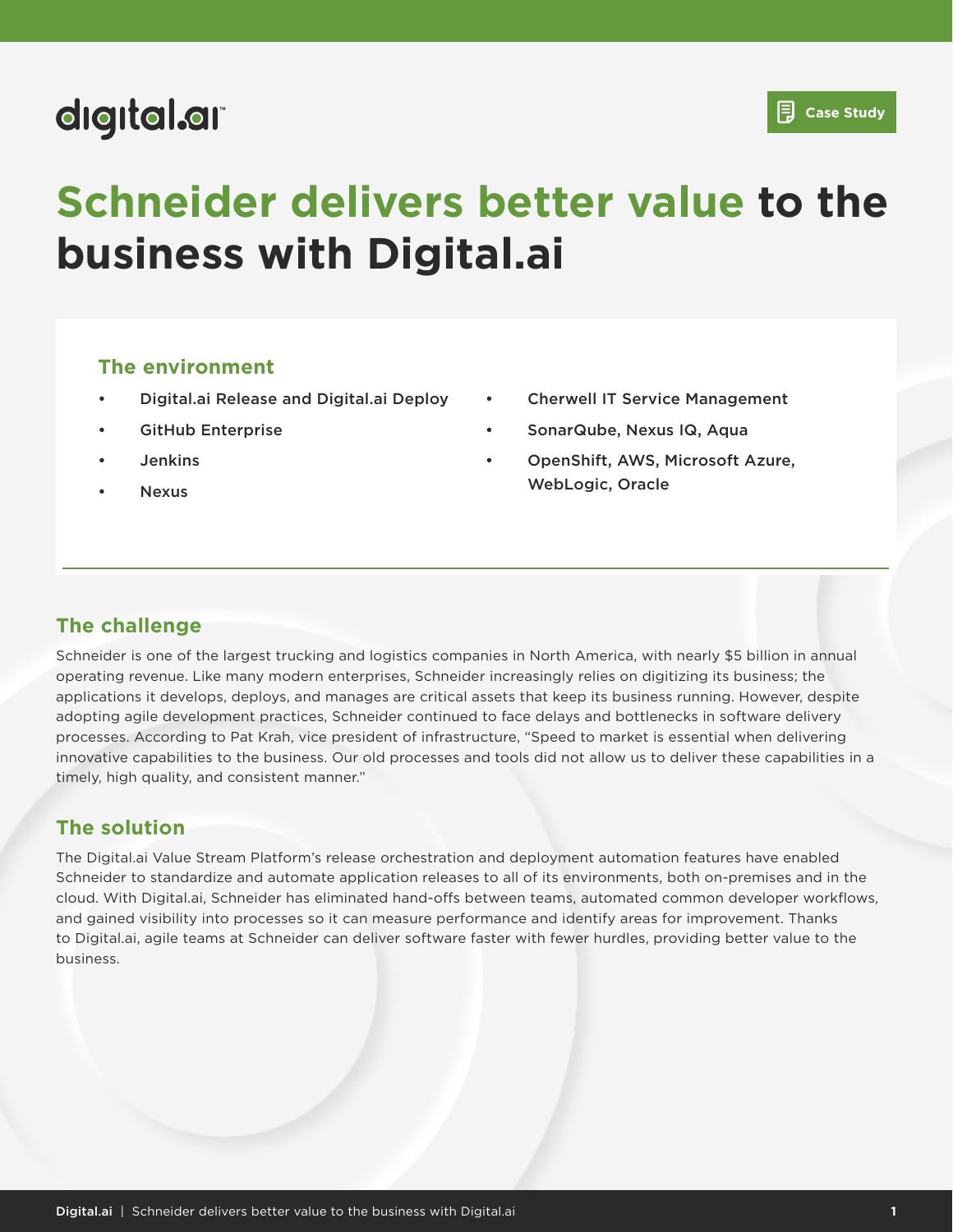#### **Results**

- 30+ agile teams using repeatable release orchestration and deployment automation pipelines in the Digital.ai Value Stream Platform
- 5X faster application deployment setup than with legacy tooling
- 10X faster application deployment execution than with legacy tooling
- 4-6X faster patching of certain environments, with minimal manual work required (reduced from 13-17 hours per environment to less than three)
- Standardized, self-service templates for faster developer on-boarding

#### **Background: scaling up after an agile transformation**

Several years ago, the tech team at Schneider was facing challenges that IT teams at many large, innovative enterprises face: an increasing demand for features and functionality from the business, combined with pressure to develop and release software faster using the tools and resources it already had. "We needed to deliver more with the tech team we had at the time, without adding staff or outsourcing work," said Amanda Heintz, release manager at Schneider.

To address this business need, Schneider started adopting agile development practices that would help it push incremental improvements to users more frequently. However, even after improving their development strategy, teams still faced bottlenecks in the process required to release applications to their environments. Schneider performed a root cause analysis on the software delivery process and discovered a large number of hand-offs between individuals and across teams.

"We diagrammed what was needed to build one application and deploy it to just one environment, and we immediately saw that there were a lot of hand-offs that caused delays. Multiplying those delays across all of our environments meant huge amounts of wasted time. That was really a tipping point for us. We knew we needed a release orchestration tool that would help us address that waste," said Heintz.

The root cause analysis also uncovered the fact that development teams often relied on informal, undocumented information about how to build and release applications. "We have people who have been in the tech department for 30-plus years, so they have a lot of tribal knowledge. When they need something, they know who to talk to. That makes it hard to onboard new team members, because they first have to learn the 'go-to people' who can help them get things done," said Heintz.

#### **From tribal knowledge to executable documentation**

To address process bottlenecks, Schneider defined two main goals: eliminate time-wasting hand-offs and make it easier to onboard new developers. "We needed to better enable our developers to safely deliver value to the business faster, more frequently, at higher quality, and with confidence," said Krah. To achieve these goals, Schneider needed a solution that could automate a variety of release tasks and that would be easy for everyone to learn and use.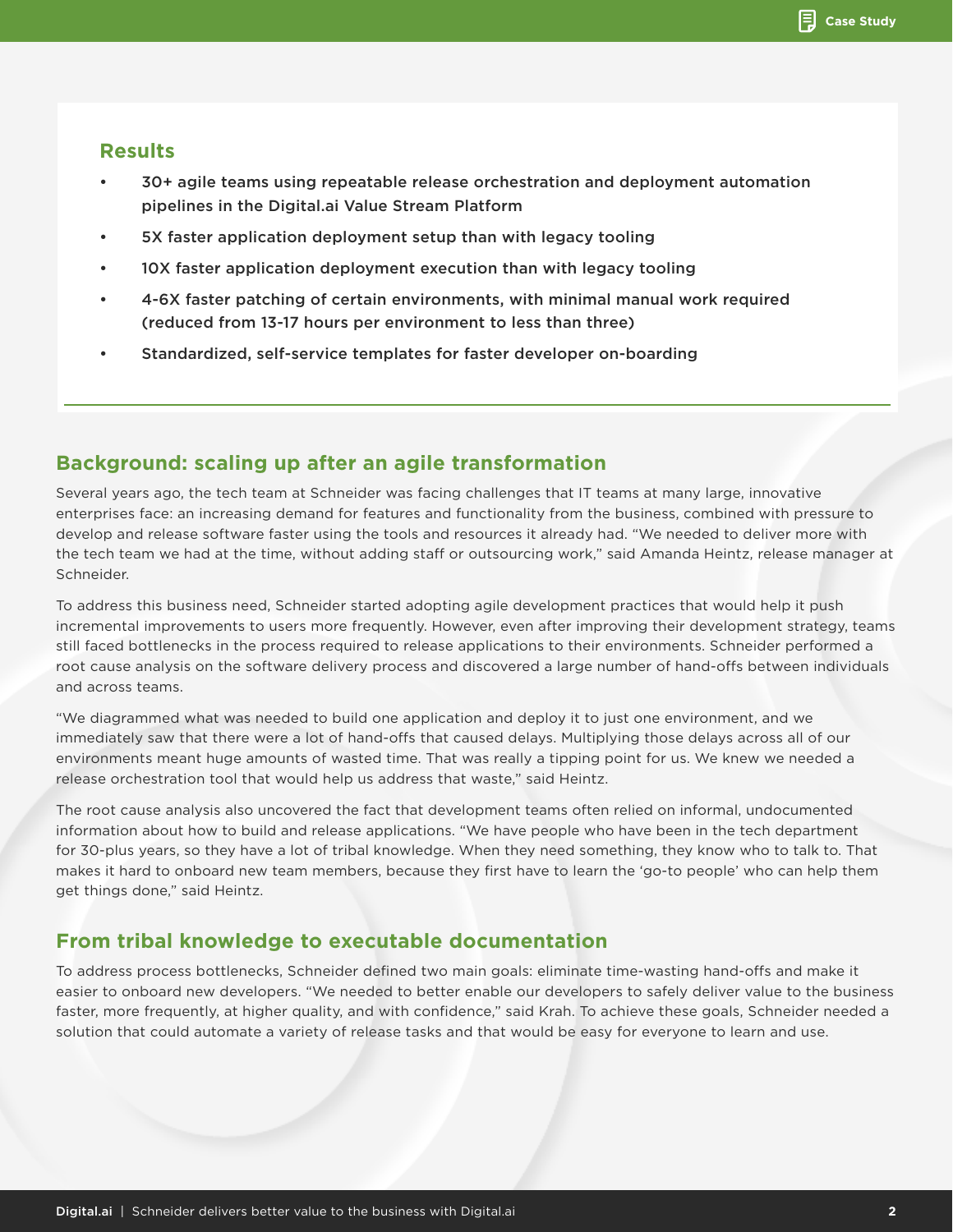Schneider chose the Digital.ai Value Stream Platform for its powerful release orchestration and deployment automation capabilities, along with its out-of-the-box support for many different types of environments. Using Digital. ai, Schneider can automate release work that required manual hand-offs in the past. Schneider now uses Digital.ai to deploy applications to a variety of target technologies, including a large on-premises Oracle installation, an onpremises cloud running on OpenShift, and public cloud environments on AWS and Microsoft Azure.

The Digital.ai Value Stream Platform has also helped Schneider turn tribal knowledge into workflows that are not just documented — they're executable. Schneider now defines commonly used workflows as standardized, reusable templates in Digital.ai Release. "Capturing our release procedures in templates means developers can onboard themselves to our standard way of doing things. Digital.ai Release is so intuitive and easy to use that they know it's their one-stop shop for almost everything that they need," said Heintz.

In addition to release and deployment work, Schneider has used the Digital.ai Value Stream Platform to automate tasks such as configuring infrastructure, patching middleware, upgrading databases, setting up Git repositories, and creating change requests. Agile teams can run these processes themselves, so they're no longer stuck searching for the right person to help them.

The flexibility of the Digital.ai Value Stream Platform has been key for our success. The platform gives us endless options for automating IT processes so teams can use services without needing extensive onboarding, additional access, or time-consuming approvals. No other tool can do that without custom scripting.

**Amanda Heintz,** Release Manager

( 66 )

 $66$ 

#### **A single source of truth for software delivery**

The Digital.ai Value Stream Platform is now Schneider's single source of truth for standardized procedures, real-time information about the status of active tasks, and historical information that can be used for continuous improvement.

Digital.ai provides all stakeholders with visibility into workflows in one centralized place. Agile teams can easily see where they are in a running process and what tasks are coming up in the flow, while the IT team can see which environments are in use at any given time, so they can plan maintenance work more effectively. In addition, one-click dashboards make it easy for Schneider to see how many release tasks have been automated so far and measure whether the level of automation in its processes is increasing over time.

Because we have Digital.ai as a single source of truth for our processes, we can measure key performance indicators such as lead time from commit to production. The data Digital.ai captures has also helped us start working on other areas that need attention, such as environment reservations and maintenance scheduling.

**Amanda Heintz,** Release Manager